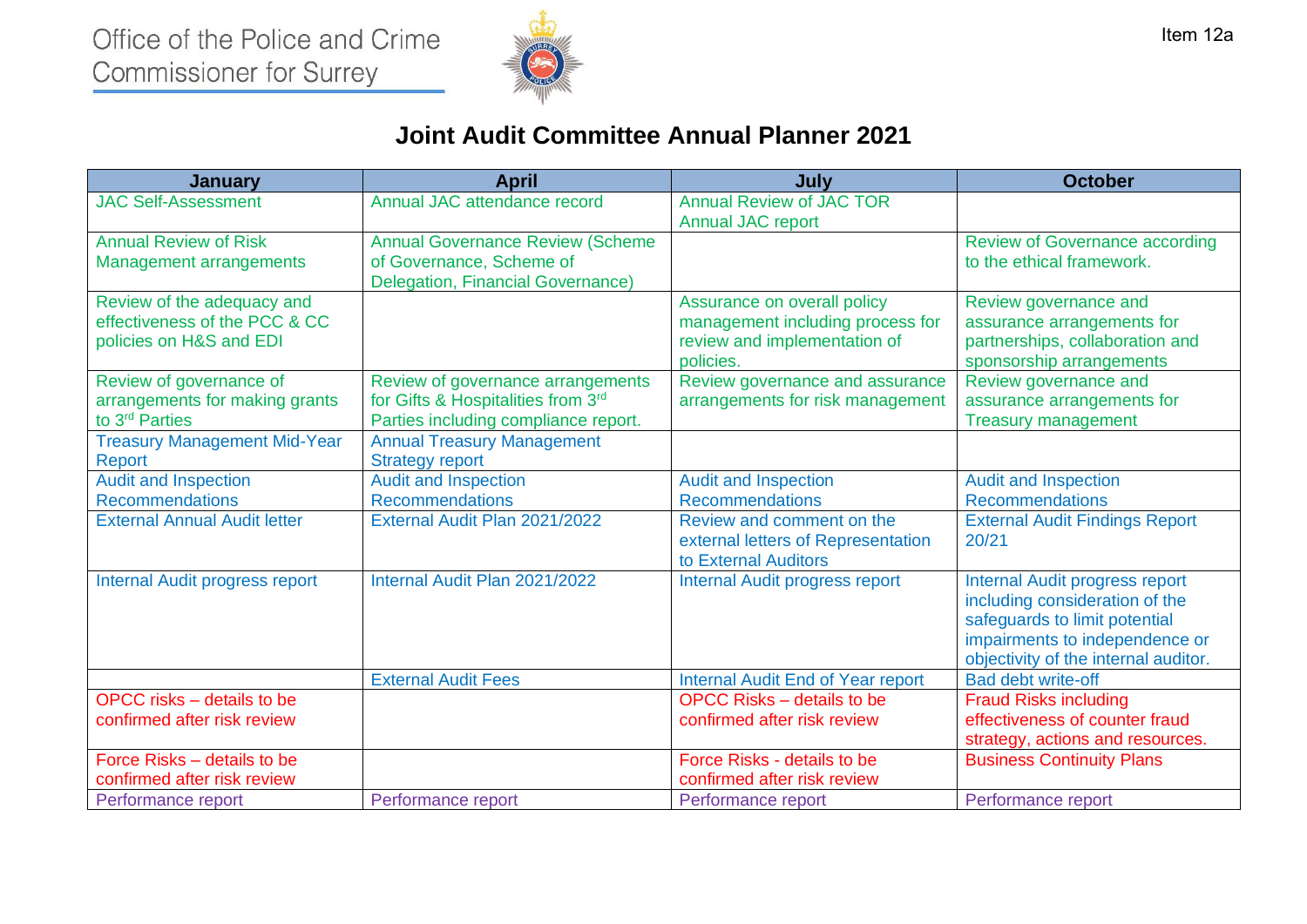# Office of the Police and Crime **Commissioner for Surrey**



|                                                                        | Equip lessons learned                                                  |                                                                        |                                                                                                                                            |
|------------------------------------------------------------------------|------------------------------------------------------------------------|------------------------------------------------------------------------|--------------------------------------------------------------------------------------------------------------------------------------------|
| Major programmes update:<br><b>Building the Future</b><br>IT programme | Major programmes update:<br><b>Building the Future</b><br>IT programme | Major programmes update:<br><b>Building the Future</b><br>IT programme | Major programmes update:<br><b>Building the Future</b><br><b>IT Programme</b><br><b>Wider Estates strategy annual</b><br>governance review |
| <b>Contract Waivers report</b>                                         | <b>Contract Waivers report</b>                                         | <b>Contract Waivers report</b>                                         | <b>Contract Waivers report</b>                                                                                                             |
| <b>Whistleblowing: CC Annual</b>                                       |                                                                        |                                                                        |                                                                                                                                            |
| Report                                                                 |                                                                        |                                                                        |                                                                                                                                            |
| <b>Whistleblowing: PCC Annual</b>                                      |                                                                        |                                                                        | <b>Chief Constable Expenses</b>                                                                                                            |
| Report                                                                 |                                                                        |                                                                        |                                                                                                                                            |
| Annual review of whole forensic                                        |                                                                        |                                                                        | <b>PCC Expenses</b>                                                                                                                        |
| process                                                                |                                                                        |                                                                        |                                                                                                                                            |
| <b>JAC Reports requested by</b>                                        | JAC Reports requested by exception                                     | JAC Reports requested by                                               | JAC Reports requested by                                                                                                                   |
| exception                                                              |                                                                        | exception                                                              | exception                                                                                                                                  |
| <b>JAC</b> recommendations                                             | <b>JAC</b> recommendations                                             | <b>JAC</b> recommendations                                             | <b>JAC</b> recommendations                                                                                                                 |

*Last updated 15/03/2021* 

Governance in green

Audit in blue

Risk in red

Operational assurance in purple

Called in matters and other in brown